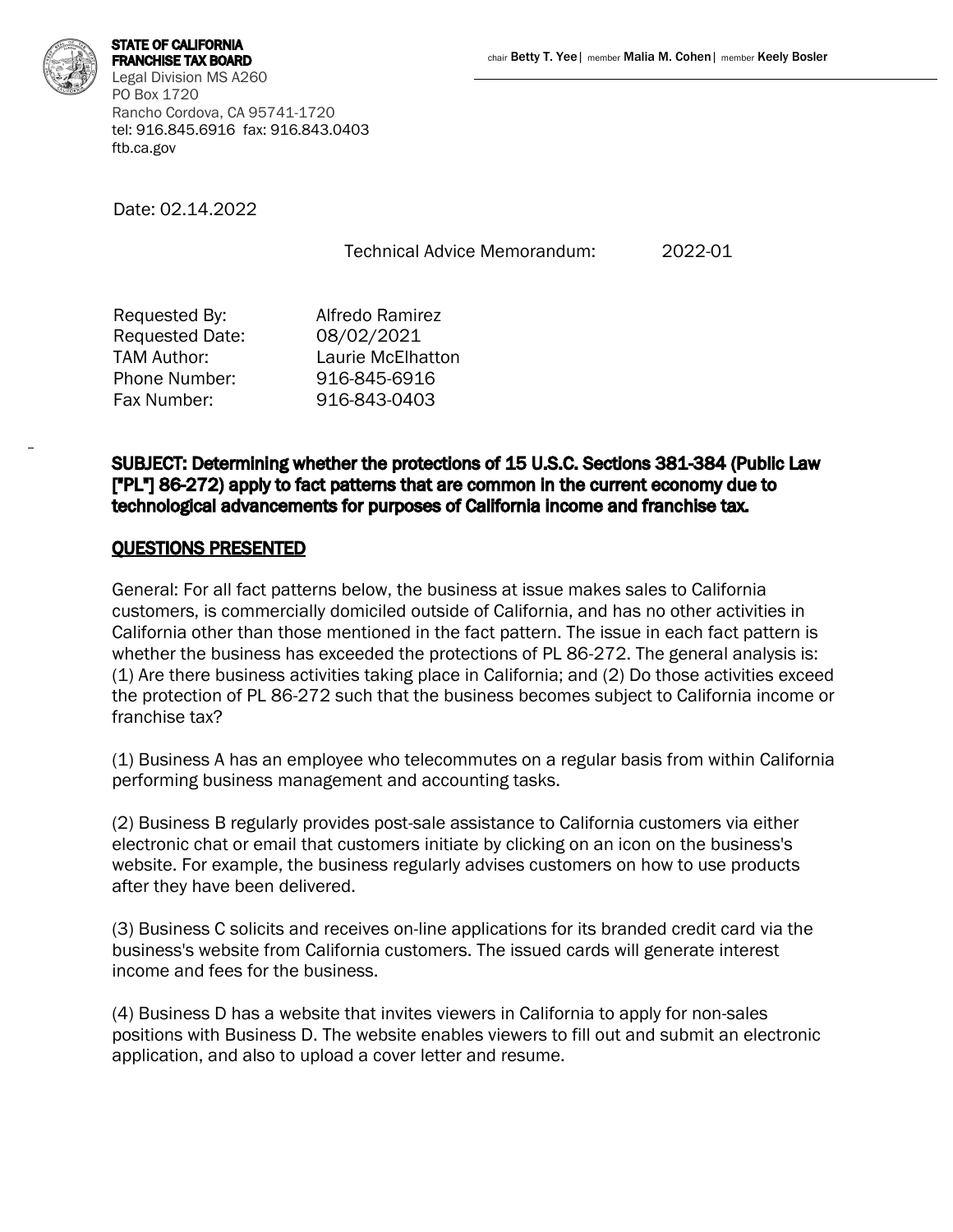(5) Business E places Internet "cookies" onto the computers or other electronic devices of California customers. These "cookies" gather customer search information that will be used to adjust production schedules and inventory amounts, develop new products, or identify new items to offer for sale.

(6) Business F remotely fixes or upgrades products previously purchased by California customers by transmitting code or other electronic instructions to those products via the Internet.

(7) Business G offers and sells extended warranty plans via its website to California customers who purchase the business's products.

(8) Business H contracts with a marketplace facilitator that facilitates the sale of business's products on the facilitator's on-line marketplace. The marketplace facilitator maintains inventory, including some of the business's products, at fulfillment centers in various states where the business's customers are located.

(9) Business I contracts with California customers to stream videos and music to electronic devices for a charge.

(10) Business J provides post-sale assistance to California customers by posting a list of static Frequently Asked Questions ("FAQs") with answers on the business's website.

(11) Business K places Internet "cookies" onto the computers or other devices of California customers. These cookies gather customer information that is only used for purposes entirely ancillary to the solicitation of orders for tangible personal property, such as: to remember items that customers have placed in their shopping cart during a current web session, to store personal information customers have provided to avoid the need for the customers to re-input the information when they return to the seller's website, and to remind customers what products they have considered during previous sessions. The cookies perform no other function, and these are the only types of cookies delivered by the business to its customers' computers or other electronic devices.

(12) Business L offers for sale only items of tangible personal property on its website. The website enables customers to search for items, read product descriptions, select items for purchase, choose among delivery options, and pay for items. The business does not engage in any in-state business activities that are not described here.

## CONCLUSIONS

(1) Unless the activities of the employee telecommuting from California on a regular basis constitute solicitation of orders for sales of tangible personal property or are entirely ancillary to solicitation, these activities would cause Business A to lose protection of PL 86- 272. These are business activities in California as an employee works from within the state, and the activities are non-sales activities, therefore the protection of PL 86-272 is lost.

(2) The activity of Business B in California disqualifies the business from PL 86-272 immunity because the activity does not constitute, and is not entirely ancillary to, the in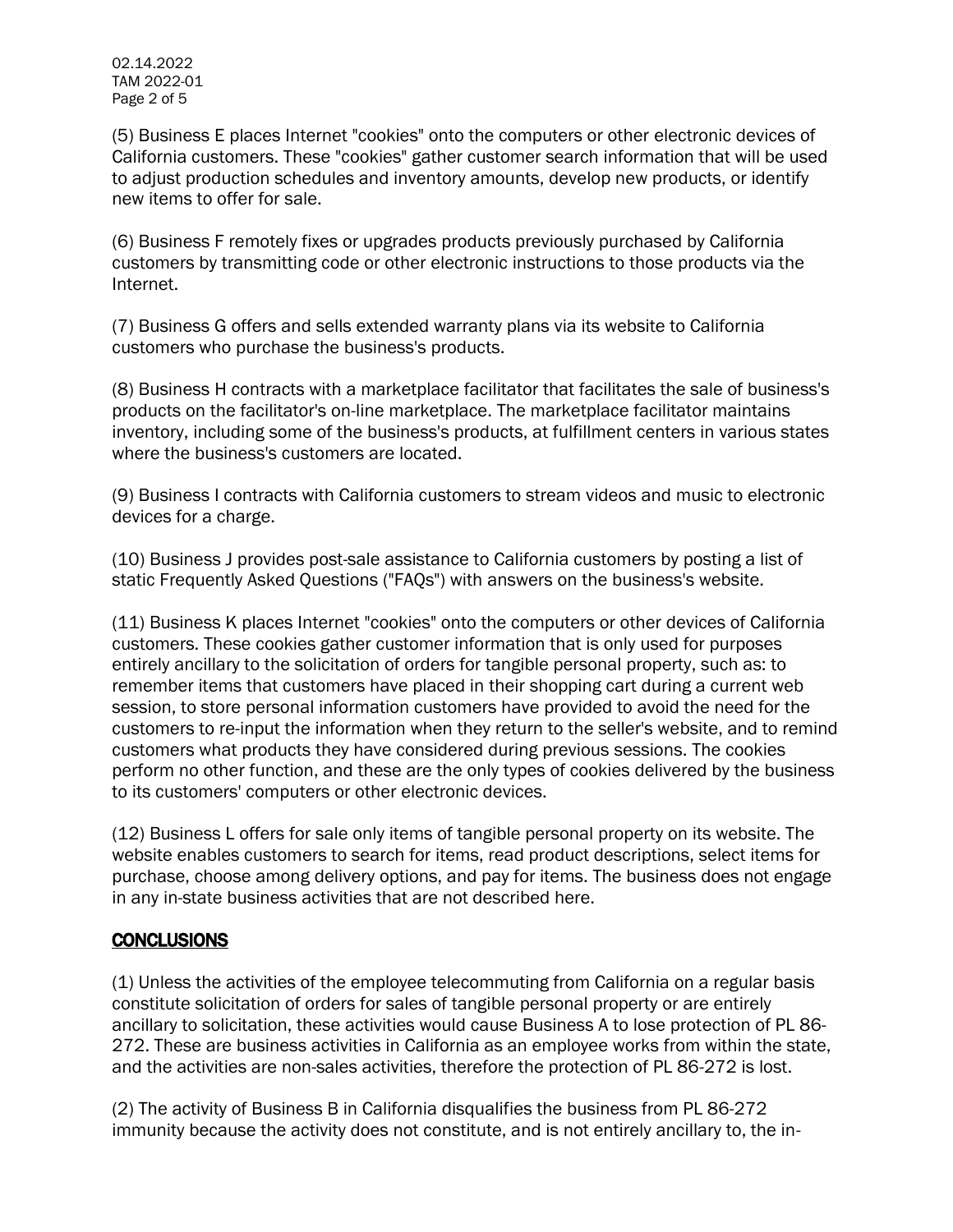02.14.2022 TAM 2022-01 Page 3 of 5

state solicitation of orders for sales of tangible personal property. There is business activity in California because Business B is providing live chat and email through the website available to customers through computers or other electronic devices located in California. This post-sales activity is not solicitation or ancillary to solicitation as the sale has already taken place.

(3) The activity of Business C disqualifies the business from PL 86-272 immunity in California because it does not constitute, and is not entirely ancillary to, the in-state solicitation of orders for sales of tangible personal property. The business activity in California is making applications for credit cards available to California customers via the Internet through computers and other electronic devices located in California. This business activity exceeds solicitation as offering to provide credit to customers is an activity outside of seeking to make orders of tangible personal property in California. In addition, funds loaned through the credit cards would not be limited to purchases of tangible personal property and may not be limited to purchases from Business C.

(4) The activity of Business D in California disqualifies the business from PL 86-272 immunity in California because it does not constitute, and is not entirely ancillary to, the instate solicitation of orders for sales of tangible personal property. The business activity in California is providing access to job applications, allowing upload of applications, cover letters and resumes through computers or other electronic devices located in California. This business activity exceeds solicitation as it involves human resource outreach to fill jobs that are not limited to sales.

(5) The activity of Business E in California disqualifies the business from PL 86-272 immunity because it does not constitute, and is not entirely ancillary to, the in-state solicitation of orders for sales of tangible personal property. The business activity in California is the inserting of cookies into computers or other electronic devices of California customers. This activity exceeds solicitation as gathering information for purposes of adjusting production schedules and inventory amounts, developing new products, or identifying new items to offer for sale are not activities related to facilitating a sale of tangible personal property.

(6) The activity of Business F disqualifies the business from PL 86-272 immunity because it does not constitute, and is not entirely ancillary to, the in-state solicitation of orders for sales of tangible personal property. The business activity in California is the transmittal of code or other electronic instructions to a computer or other electronic device located in California. This business activity exceeds solicitation as providing repairs or upgrades to previously sold products are not activities related to facilitating the request for orders for sales of tangible personal property, but rather are post-sales activities.

(7) The activity of Business G constitutes selling, or offering to sell, a service that is not entirely ancillary to facilitating the request for orders for sales of tangible personal property. In addition, PL 86-272 immunity only applies to sales of tangible personal property. Sales of extended warranties are not sales of tangible personal property but rather are sales of intangible property and therefore are not activities within the protection of PL 86-272. Accordingly, Business G has business activities in California by offering extended warranties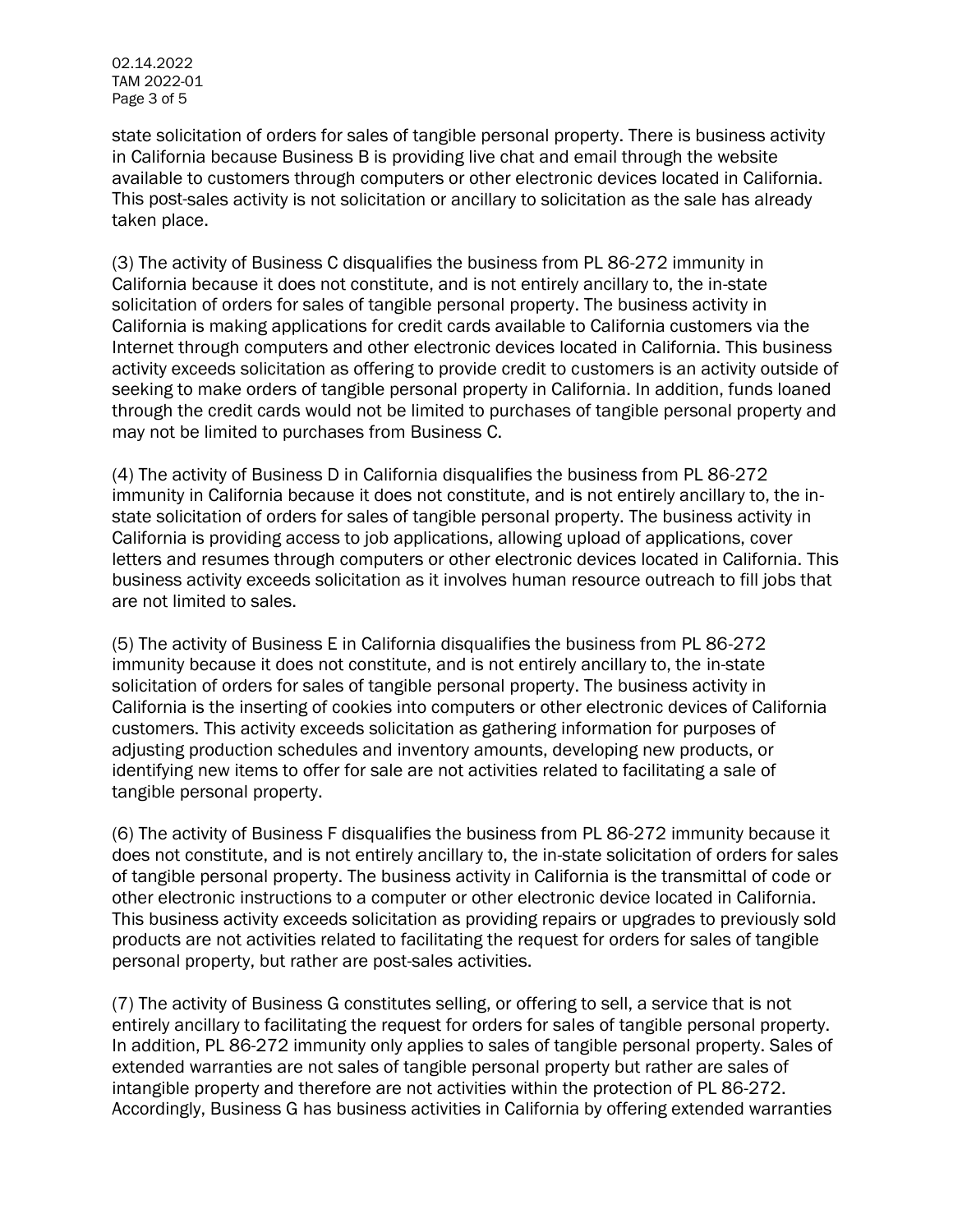for sale to California customers, and this activity exceeds solicitation of orders of tangible personal property and disqualifies the business fromPL 86-272 immunity.

(8) The activity of Business H disqualifies the business from PL 86-272 immunity because it does not constitute, and is not entirely ancillary to, the in-state solicitation of orders for sales of tangible personal property. The business activity is the maintaining of inventory within California. This activity exceeds solicitation of orders for sales of tangible personal property as it amounts to consignment of stock of goods to another person, including an independent contractor, for purposes of sale.

(9) The activity of Business I disqualifies the business from PL 86-272 immunity because streaming does not constitute the sale of tangible personal property for purposes of PL 86- 272. The immunity provided by PL 86-272 only applies to sales of tangible personal property. Sales of digital video and music streaming are not sales of tangible personal property but rather are services and thus are not activities within the protection of PL 86- 272. Accordingly, Business I has business activities in California by offering streaming services for sale to California customers, but this activity exceeds solicitation of orders of tangible personal property and defeats Business I's PL 86-272 immunity.

(10) The activity of Business J does not disqualify the business from PL 86-272 immunity because it does not constitute a business activity within California. Viewing of static FAQs through the internet does not provide the requisite interaction between the California customer and Business J and is similar to reading a pamphlet on a product.

(11) The activity of Business K does not disqualify the business from PL 86-272 immunity because it is entirely ancillary to the in-state solicitation of orders for sales of tangible personal property. This business activity is in California because Business K downloads cookies onto computers or other electronic devices located in California. However, since these business activities are entirely ancillary to solicitation, Business K remains protected by PL 86-272.

(12) The activity of Business L does not disqualify the business from PL 86-272 immunity because the business engages exclusively in in-state activities that either constitute solicitation of orders for sales of tangible personal property or are entirely ancillary to such solicitation. This business activity is in California due to the interaction between the website, including the download of "cookies," and the customer's computer or other electronic device located in California. However, this business activity does not exceed solicitation of orders for tangible personal property and therefore Business L remains protected by PL 86-272.

## APPLICABLE LAW:

15 U.S.C. Sections 381-384 (PL 86-272).

## ANALYSIS AND DISCUSSION

Congress adopted PL 86-272 in 1959. PL 86-272 prohibits a state from imposing a net income tax on the income of a person derived within the state from interstate commerce if the only business activities within the state conducted by or on behalf of the person consist